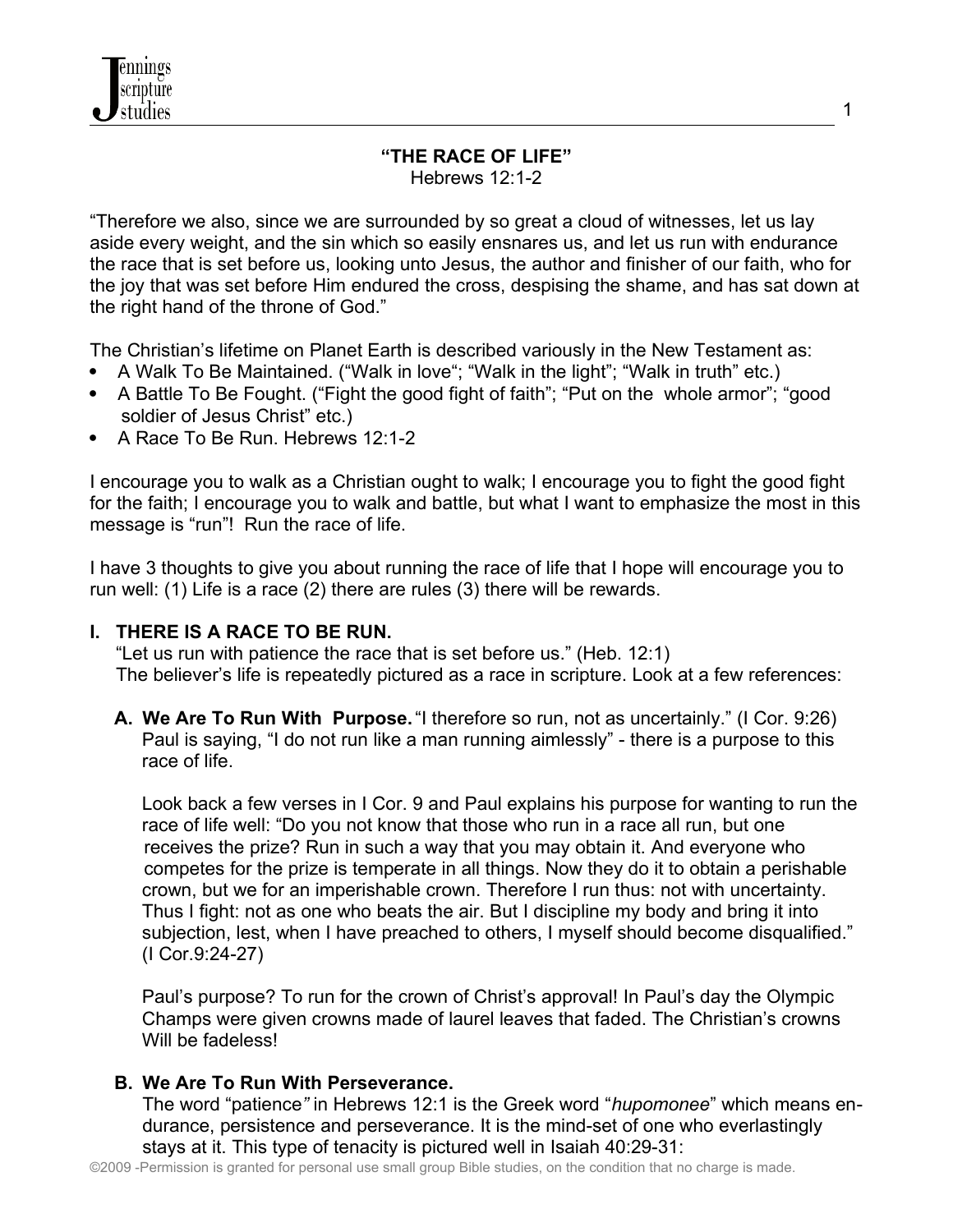"He gives power to the weak; And to those who have no might He increases strength. Even the youths shall faint and be weary, and the young men shall utterly fall, but those who wait on the LORD Shall renew their strength; They shall mount up with wings like eagles, They shall run and not be weary, They shall walk and not faint."

 "Perseverance" means, (and this is my own home spun definition) "Keep on purring regardless of how severe things may be"! Just keep at it! How did an acorn become a giant oak tree? It kept at it! It persevered! To be sure, perseverance requires patience. No impatient person is going to persevere very long! The race of life is to be run, not in stops and starts, not in spurts and sprints but with perseverance.

 **Illust:** You remember the story of the tortoise and the Hare (or for the updated version, the turtle and the rabbit). Rabbits run, jump, dart here and there – scurry and flurry, stop and start. In the story the rabbit got of to a blazing start but stopped to rest. The turtle, however, just kept perseveringly at it and passed the sleeping rabbit!

Don't be a rabbit type of Christian. "They that wait upon the Lord shall renew their strength; they shall ….run and not be weary; …walk and not faint! The Christian race is not a sprint but a marathon! The winners in the Christian Marathon of Life are not those who finish first but those who finish well! Don't be a drop out! Don't fall out either! But persevere like the Apostle Paul who said: "I have finished the course."

 Run the race of life with purpose and perseverance! However, that is not enough! It would be a sad thing to run the Boston Marathon and at the end find out that you were disqualified because you broke the rules. So it is with the Christian's Race of Life. There are rules for the race !

# **II. THERE ARE RULES TO BE FOLLOWED.**

It is not enough to want to run the race of life. We cannot run as we want, when, where and how we want. We can't make up the rules as we go along! There are God-given rules that we must obey. After all, The Race is God's idea and we run it His way or we will run in vain.

 There is no such thing as an official race without rules. Any organized race must have rules else no one would compete. The starting line, the finish line, the course to be run, the qualifications of the runners and many other stipulations are necessary. There are any in our society who do not like rules, do not want any rules, rebel at rules and they have that same attitude about God's rules. I want to point out a few rules for the race of life that God has given us:

### **Rule # 1** – **Lawfully Run**.

II Tim. 2:5 "If anyone competes in athletics, he is not crowned unless he competes according to the rules."

**Illust**. In 1988 Ben Johnson of Canada won the 100 meter race in the Olympics in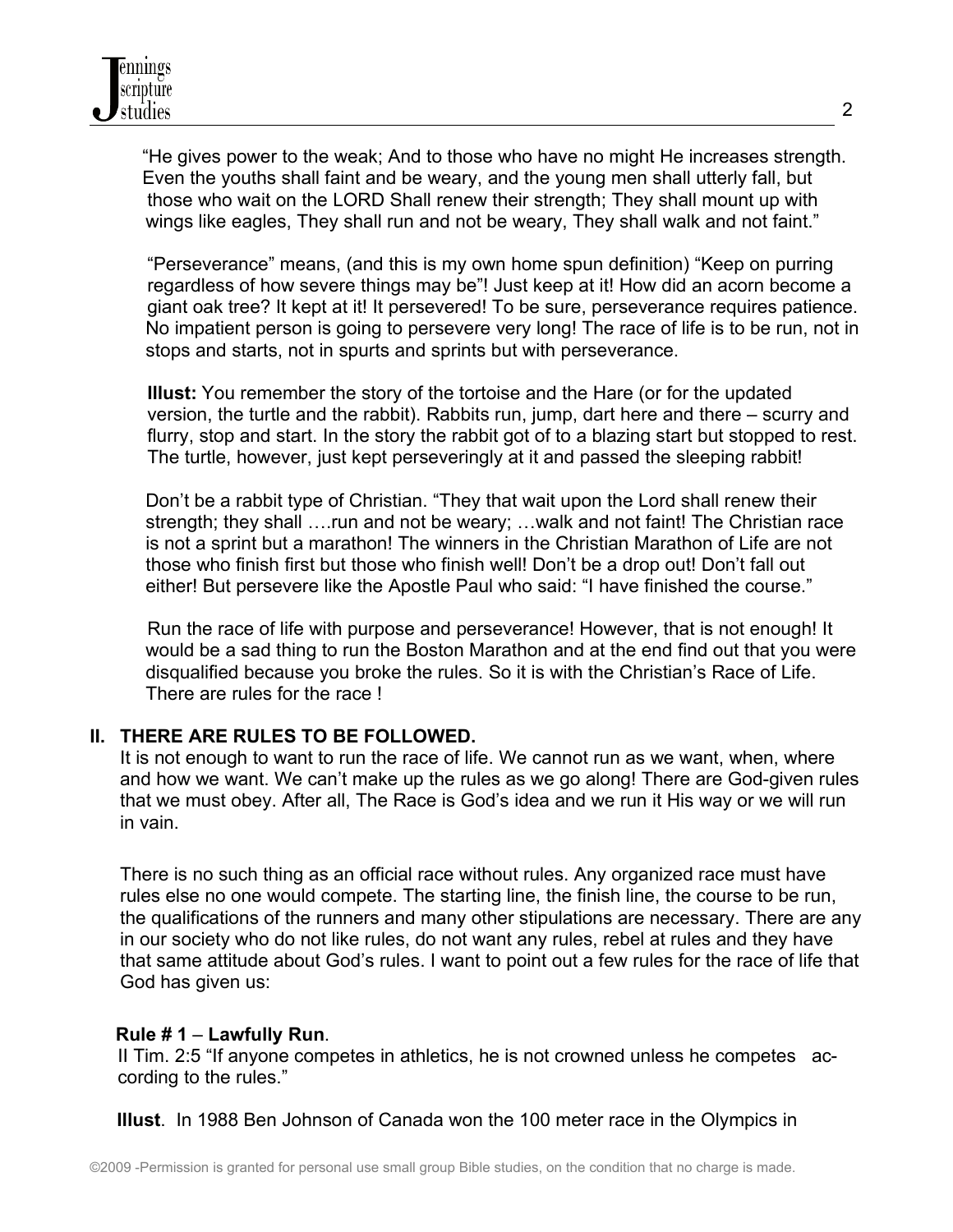

record time and was declared "the fastest man on earth." But he tested positive for drugs and was stripped of his gold metal and banned from future races. He did not run lawfully!

### **Rule # 2 – Lay Aside Hindrances.**

 Hebrews 12:1 " let us lay aside every weight and the sin." The Christian runner must not allow anything to hinder his running for the crown. "If we would run well on the Christian pathway, we must run light." (Alexander Maclaren) Shed the baggage! The "ensnaring sins"

### **Rule # 3 – Look To Jesus!**

"Looking unto Jesus" - One translation says, "Fixing our eyes on Jesus…."

**Illust.** Roger Bannister was the first man to run a mile in 4 minutes. Three months later, John Landy beat Bannister's record by 1.4 seconds. Finally the two men met for an historic race. As they went into the final lap with Landy in the lead. He was haunted by the question, "Where is Bannister?" As Landy neared the finish line he could not resist the temptation to look over his shoulder and the instant he did, Roger Bannister passed him on the opposite side to win the race.

Afterward Landy was interviewed by a Time Magazine reporter and he said in that interview, "I made the mistake of looking back. If I had not looked back I would have won the race."

 Too many Christians look back to measure themselves by other people's progress. Keep your eyes on Jesus!

- Look back and you will be defeated;
- Look at yourself and you will doubt;
- Look around at circumstances and be discouraged;
- Look at the crowd and you will be deceived;
- Look to Jesus and you will be declared "Winner!"

There is a race to be run; there are rules to follow and thirdly,

### **III. THERE ARE REWARDS TO BE DISTRIBUTED.**

 In the Olympics we often hear it said, "Go For The Gold!" In the Christian's Race of Life, there is something better than Gold awaiting us. Paul speaks of this several times:

 **I Cor. 9:24,25** - "Do you not know that those who run in a race all run, but one receives the prize? Run in such a way that you may obtain it."

 **II Tim. 4:7-8** - "I have finished the race ….There is laid up for Me the crown of righteousness…."

**II John 8** - "Look to yourselves ….. that we may receive a full reward."